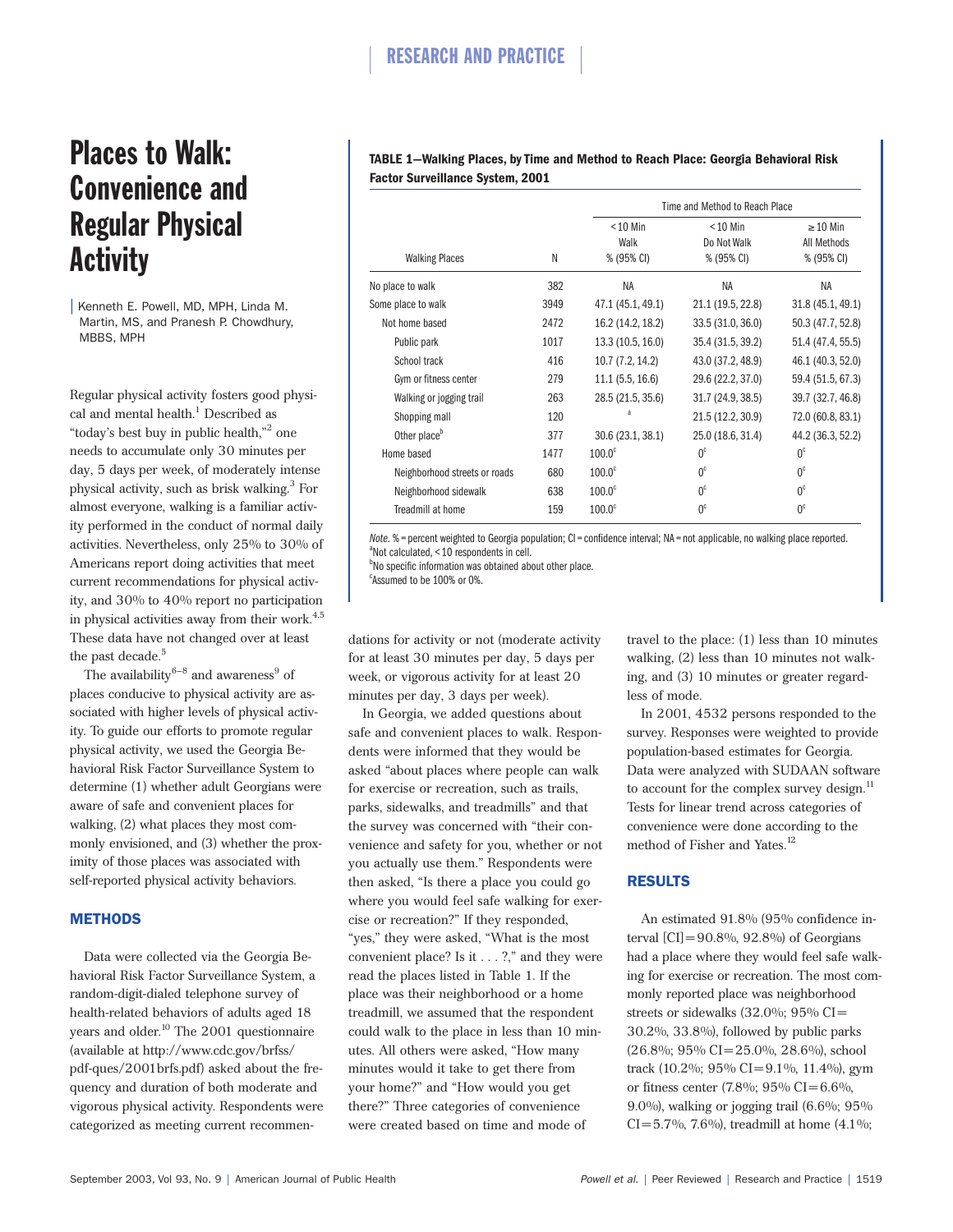| <b>Walking Places</b>         | Time and Method to Reach Place                |                                  |                                         |                                            |             |
|-------------------------------|-----------------------------------------------|----------------------------------|-----------------------------------------|--------------------------------------------|-------------|
|                               | <b>All Times</b><br>All Methods<br>% (95% CI) | $< 10$ Min<br>Walk<br>% (95% CI) | $< 10$ Min<br>Do Not Walk<br>% (95% CI) | $\geq$ 10 Min<br>All Methods<br>% (95% CI) | P for Trend |
| No place to walk              | 27.4 (21.2, 33.7)                             | <b>NA</b>                        | <b>NA</b>                               | <b>NA</b>                                  |             |
| Some place to walk            | 41.5 (39.4, 43.6)                             | 43.0 (40.1, 46.0)                | 42.5 (37.9, 47.0)                       | 38.1 (34.3, 41.9)                          | .04         |
| Not home based                | 41.6 (38.9, 44.3)                             | 49.4 (42.5, 56.3)                | 42.5 (37.9, 47.0)                       | 38.1 (34.3, 41.9)                          | .005        |
| Public park                   | 39.6 (35.6, 43.6)                             | 51.8 (40.3, 63.4)                | 39.2 (32.6.45.7)                        | 36.7 (31.1, 42.3)                          | .02         |
| School track                  | 42.7 (36.5, 48.8)                             | 48.4 (30.2, 66.5)                | 47.8 (38.3, 57.3)                       | 36.8 (28.1, 45.6)                          | .26         |
| Gym or fitness center         | 45.3 (37.2, 53.4)                             | 52.7 (25.0, 80.5)                | 54.2 (38.9, 69.5)                       | 37.4 (28.3, 46.4)                          | .30         |
| Walking or jogging trail      | 45.1 (37.5, 52.7)                             | 51.6 (35.9, 67.2)                | 45.0 (31.4, 58.5)                       | 40.2 (29.1, 51.3)                          | .24         |
| Shopping mall                 | 32.1 (21.0, 43.1)                             | a                                | 48.4 (22.4, 74.5)                       | 28.5 (16.8, 40.3)                          |             |
| Other place <sup>b</sup>      | 43.4 (35.6, 51.1)                             | 46.1 (33.0, 59.1)                | 27.5 (14.7, 40.4)                       | 49.4 (36.0, 62.7)                          | .73         |
| Home based                    | 41.3 (38.1, 44.6)                             | 41.3 (38.1, 44.6)                | <b>NA</b>                               | NA                                         |             |
| Neighborhood streets or roads | 41.8 (37.0, 46.6)                             | 41.8 (37.0, 46.6)                | <b>NA</b>                               | <b>NA</b>                                  |             |
| Neighborhood sidewalk         | 41.3 (36.3, 46.3)                             | 41.3 (36.3, 46.3)                | <b>NA</b>                               | NA                                         |             |
| Treadmill at home             | 39.7 (29.8, 49.6)                             | 39.7 (29.8, 49.6)                | <b>NA</b>                               | <b>NA</b>                                  |             |

### **TABLE 2—Percent Meeting Physical Activity Recommendations, by Walking Place and Time and Method to Reach Place: Georgia Behavioral Risk Factor Surveillance System, 2001**

*Note.* % = percentage weighted to Georgia population; CI = confidence interval; NA = not applicable, no respondents in cell. Not calculated, < 10 respondents in cell.

<sup>b</sup>No specific information was obtained about other place.

95% CI=3.3%, 4.9%), or shopping mall (2.9%; 95% CI=2.2%, 3.5%). Omitting those whose place was their neighborhood or treadmill at home,  $49.7\%$  (95% CI= 47.2%, 52.3%) reported that they could reach the place in less than 10 minutes; 75.9% (95% CI=73.6%, 78.1%) reported that they would drive there, and 22.4% (95% CI=20.2%, 24.6%) reported that they would walk.

Including persons whose place to walk was their neighborhood or home treadmill, 47.1% (95% CI=45.1%, 49.1%) of persons could walk to their place in less than 10 minutes (Table 1). However, fewer than 15% of the persons whose place was a public park, school track, gym or fitness center, or shopping mall could walk to their place in less than 10 minutes.

Persons reporting a place to walk were significantly more likely to meet current recommendations for regular physical activity  $(41.5\%; 95\% \text{ CI} = 39.4\%, 43.6\%)$  than were those reporting no place to walk  $(27.4\%; 95\% \text{ CI} = 21.2\%, 33.7\%)$  (Table 2). There was a direct relation between the convenience of the walking place and the

proportion of respondents meeting current activity recommendations. The trend across categories of convenience was significant for all places combined, places not home based, and public parks (Table 2). The same direct pattern was seen for other specified places, but the trend was not significant.

### **DISCUSSION**

Most adult Georgians can envision a safe and convenient place for walking. In addition, a direct relation exists between the convenience of the place and meeting activity recommendations. Those able to walk to the place in less than 10 minutes are most likely to be active. These data support previous reports $6-8$  indicating the value of convenient places for activity. Our findings provide specificity to that knowledge by confirming the association between awareness of places and physical activity practices,<sup>9</sup> noting that neighborhood streets and sidewalks and public parks are the most commonly reported safe and convenient places for walking,<sup>8</sup> noting the association

between self-reported convenience (time and method of getting to place) and physical activity, and suggesting that the association holds for most places included in the survey.

Our conclusions might be strengthened if we had evidence that the respondents actually used the place they envisioned for walking. However, the questions we asked were simple, have construct validity, and, based on their association with self-reported behaviors, have predictive validity. It is programmatically helpful to know that most Georgians can envision and identify a safe and convenient place to walk.

The data suggest that proximity is an important factor in the identification of a safe and convenient place to walk. The most commonly mentioned place was the respondent's neighborhood. Public parks were the next most commonly mentioned place. Efforts to design new and to retrofit old neighborhoods with sidewalks and streets that make them easily walkable and the development of nearby park space would appeal to residents and be beneficial from a public health perspective.  $\blacksquare$